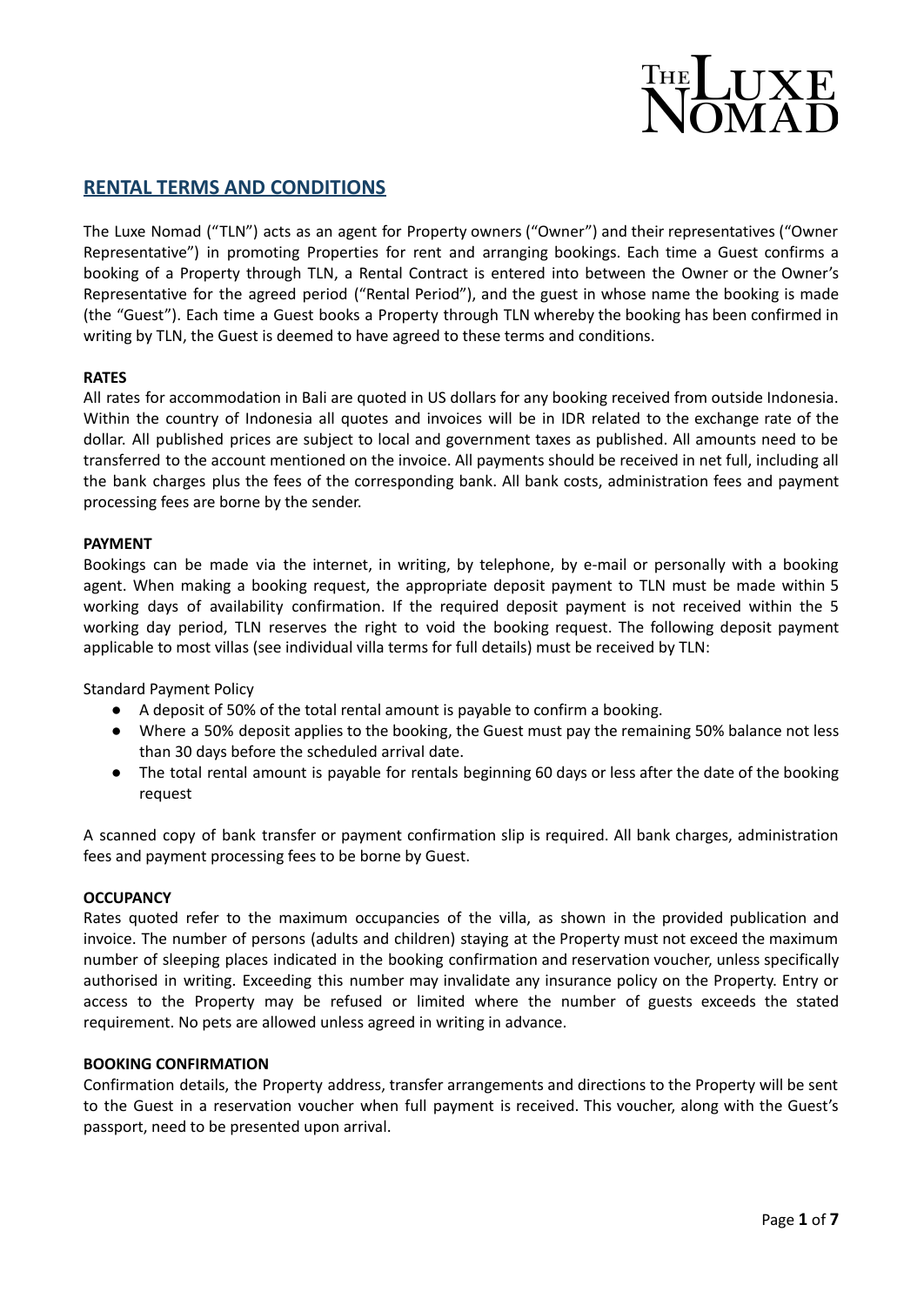

## **INCLUDED/EXCLUDED**

Rates include salaries of all household staff, cost of electricity, mains water, cleaning & gardening supplies and local taxes. All Property managed or marketed by TLN are fully equipped with linen, crockery, utensils, drinking water, initial supply e.g. soap & toiletries and a welcome drink.

Rates do not include baggage handling, gratuities for domestic staff, telephone, car rental, food, soft drinks/ liquor, personal items & expenses and any excessive cleaning required upon departure.

#### **WATER, ELECTRICITY AND INTERNET**

Interruptions to water, electricity supplies and internet connection are not uncommon in some countries. For various reasons local and/or regional authorities and/or companies may, for various reasons and/or failure to decide temporary closure and/or reduce distribution. Neither the Owner nor TLN can be held liable for any inconvenience or damage incurred through such circumstances.

#### **ARRIVAL AND DEPARTURE TIMES**

Typical check-out and check-in times are 12:00 noon and 3:00pm respectively unless stated otherwise. TLN will work with the Owner or Owner's Representative to try to accommodate the Guest's actual arrival and departure times, subject to availability. Please do advise TLN of any changes to the Guest's schedule so every effort can be made to accommodate them.

## **SECURITY DEPOSIT**

A security deposit may be payable to TLN prior to arrival at the Property. The standard security deposit required for each Property is stated in the Property description; however, the Owner has the right to impose different requirements on a case by case basis. Access to the Property may be refused if security deposit is not paid in full. When the security deposit is required to be paid in cash, or when a non-standard security deposit applies, TLN will inform the Guest in advance of the amount payable and any other conditions.

The security deposit will normally be refunded at the end of the rental period, after deducting the cost of replacement or repair for any loss or damage to the Property or its surroundings or contents caused during the Rental Period. The cost of replacement for any loss or damage to the Property or its surroundings or contents will be based on the property's inventory pricing as determined by TLN or the Owner or Owner's Representative. If this cost cannot be reasonably determined prior to the Guest's departure, TLN or the Owner or the Owner's Representative is entitled to withhold a reasonable estimate from the Guest's security deposit, and will return any balance to the Guest as soon as possible after the actual cost has been determined. If the cost of replacement or repair for any loss or damage to the Property or its surroundings or contents caused during the Rental Period is above the security deposit amount, the Guest is fully liable to pay the remaining cost.

The security deposit cannot be used to offset any outstanding payments or expenses incurred by the Guest during their stay (e.g. spa, food etc). The Guest is responsible for the payment of these expenses.

#### **DAMAGE OR LOSSES**

A Property is typically someone's home. Please treat the Property rented well, and leave the Property and all its contents in good order and in an acceptably clean condition. Any damage or losses caused during the Rental Period, as well as any special cleaning requirements will be the Guest's responsibility and may be charged to the Guest's account and deducted from the Guest's security deposit. In cases of excessive or unacceptable loss or damage at any time during the Rental Period, the Owner or Owner's Representative may require the Guest and their party, including visitors to vacate the Property immediately, without compensation or refund.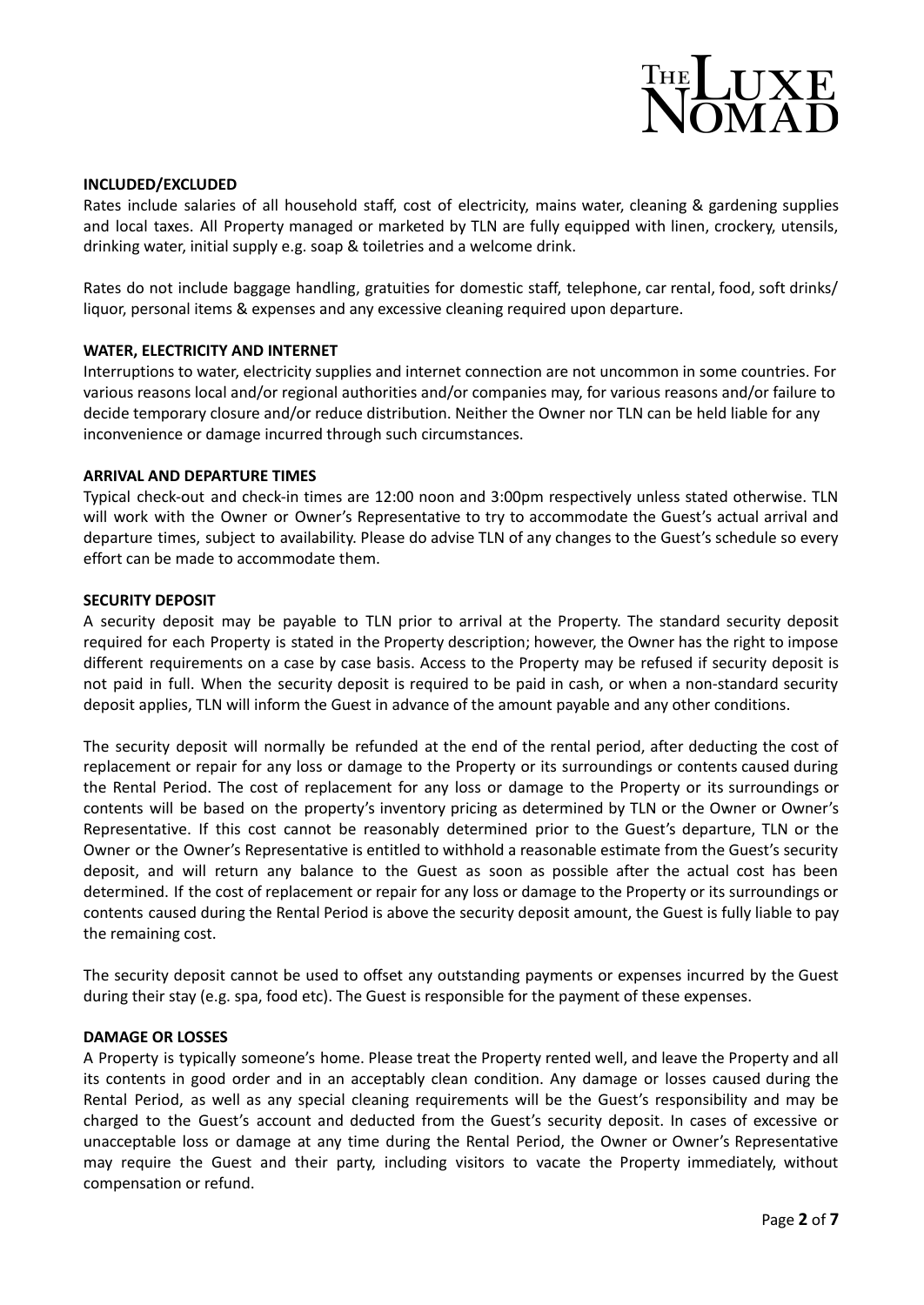

## **ACCESS**

The Property and its facilities are available for the Guest's full enjoyment during the Rental Period. However, the Owner, Owner's Representative, or other staff and contractors may need access to the Property from time to time (e.g. for maintenance purposes to the house, garden, swimming pool, utilities and services, or for the purposes of providing additional services requested by the Guest, etc.). The Guest is required to give them reasonable access to the Property for these purposes.

## **USE OF PROPERTY**

All bookings are assumed to be for normal holiday purposes only, and the Guest agrees that the use of the Property will be limited to this purpose unless otherwise confirmed in writing. If the Guest is planning to hold an event, such as a wedding or party, which involves having a larger number of people at the Property, or if the Guest is planning to use the Property for a purpose other than holiday, please communicate this to TLN at the time of booking, as special approval or arrangements may be required. Depending on the nature of the event, a surcharge and/or additional security deposit may be required, which will be agreed and confirmed in writing prior to confirming the reservation. Note that some Properties are in residential areas or estates, and some are subject to rules and regulations regarding their use. Therefore, it may not always be possible to grant permission for certain uses or activities due to these or other reasons beyond the control of TLN and the Owner.

If TLN has confirmed a booking which includes an event at the Guest's chosen Property, in certain circumstances the Guest must then obtain permits from the police and the local community before the event can proceed. The Guest acknowledges and agrees that TLN, the Owner and the Owner's Representative cannot control the issue of these permits. If the police and/or the local community refuse to issue a permit for an event at the Property, the Owner or the Owner's Representative will refund any event fee paid by the Guest to the Owner, however neither TLN, the Owner nor the Owner's Representative will be liable for any further refund or payment to the Guest.

#### **CONDUCT AND DUE CARE**

Properties are generally located in quiet residential neighbourhoods. The Guest is asked to respect this, and ensure that all guests and visitors to the Property behave appropriately. Illegal or immoral activities including gambling, prostitution, prohibited drugs, possession or use of pyrotechnics or dangerous goods, and possession or use of firearms and other weapons are all strictly prohibited. Smoking is generally prohibited unless stated otherwise in the booking confirmation or reservation voucher.

The Guest is responsible for the behaviour of the other guests staying at the Property, as well as visitors to the Property during the Rental Period. Should any guest(s) or visitor(s) not behave in a suitable manner, the Owner or Owner's Representative may, in their absolute discretion, require the Guest, their party and/or visitor(s) to leave the premises and/or vacate the Property immediately, without compensation or refund

In the interests of safety, due care should be taken at the Property at all times, especially with children. Suitable supervision should be given around pools, beaches and roads, and when using all Property's facilities.

#### **VALUABLES AND SECURITY**

Any Guest valuables or property left or used at the Property are at the Guest's own risk. Neither TLN, the Owner nor the Owner's Representative accepts any responsibility for loss of or damage to Guest property. The Guest is responsible for the Property during the Rental Period, and must ensure that all windows and doors are locked securely when not on the premises. Any act or omission by the Guest, their party and/or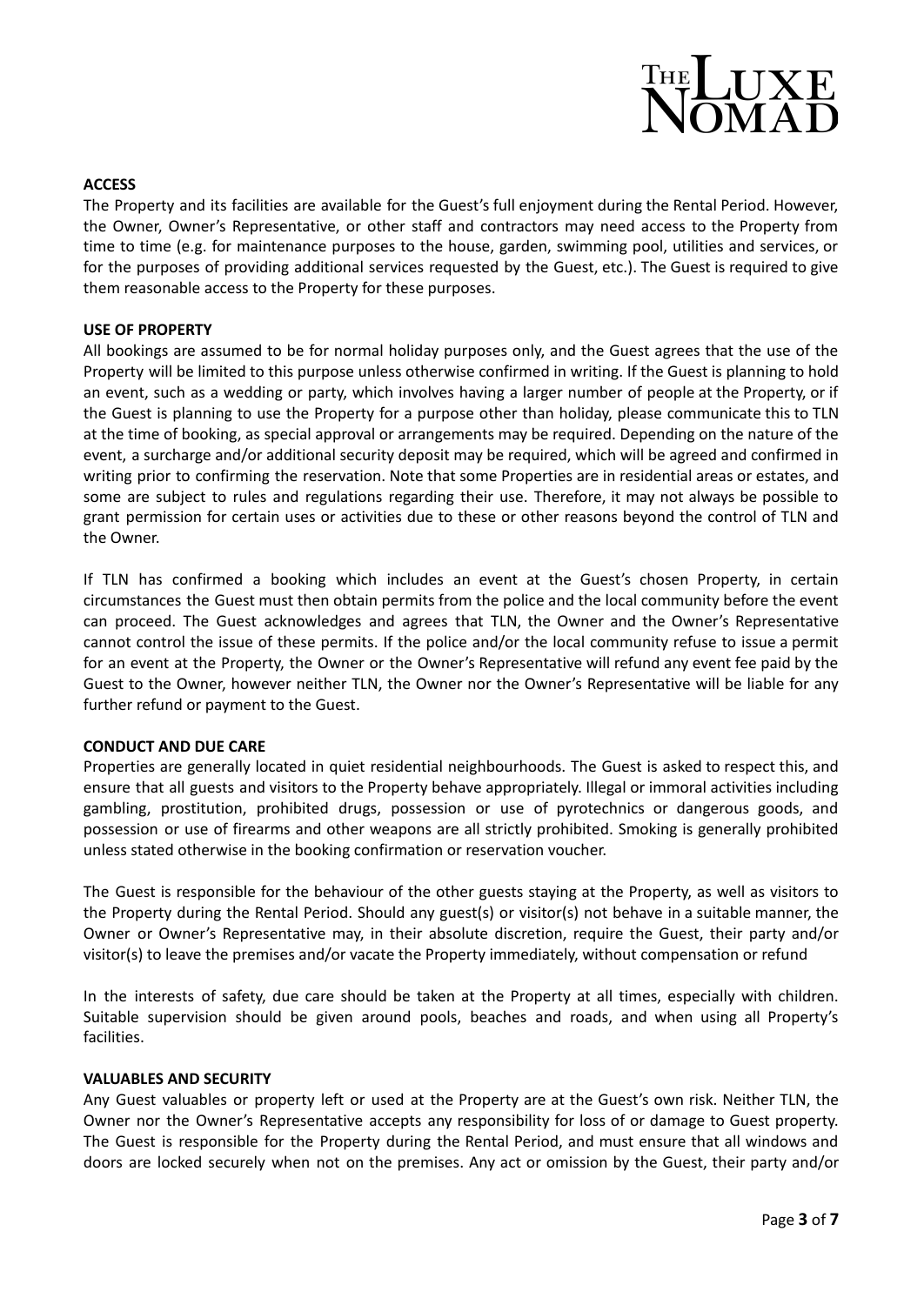

visitors which may negate or prejudice the Property's insurance policy and/or results in loss or damage is the Guest's responsibility.

## **PRICE FLUCTUATION**

Once the Guest's booking is confirmed, the price of the Guest's reservation is fully guaranteed, even if TLN changes the price on its website after the Guest's booking has been confirmed. In return for this commitment, no refunds will be made for any exchange rate fluctuations that would otherwise reduce the rental cost.

TLN reserves the right to impose any taxes or other charges which may be implemented by any government or other regulatory body, which were unknown at the time of publishing. TLN will tell the Guest promptly in the unlikely event that it becomes aware that any taxes or charges will apply to the Guest's booking.

## **CANCELLATIONS**

If the Guest wishes to cancel a confirmed booking, written notice of cancellation must be sent to TLN. All cancellation notices received by TLN will be acknowledged in writing. It is strongly recommended that the Guest and all members of the guest's party purchase trip cancellation insurance.

Cancellation of a booking includes but is not limited to:

- Cancellation of one or more days of a booking;
- An amendment of a booking so that none of the dates of the booking once amended fall within the same dates that originally constituted the booking;
- Failure of all Guests to provide the required documentation on arrival (e.g. Passports or suitable identification); and
- Attempt by the Guest, their party or visitors to hold an event at the Property in breach of these Terms and Conditions or breach of any rules applicable to the Guest's chosen Property.

In the event that the Guest cancels a confirmed booking, the following cancellation fees will generally apply:

- 20% of the total rental amount will be forfeited if the cancellation is made more than 60 days before the start of the rental period
- 50% of the total rental amount will be forfeited if the cancellation is made between 30 and 60 days before the start of the rental period
- 100% of the total rental amount will be forfeited if the cancellation is made between 1 and 29 days before the start of the rental period.

The applicable amount will be deducted from the deposit and moneys paid, and TLN will refund any remaining balance to the Guest.

## **AMENDMENTS**

An admin fee of USD 50 will apply in the event of refund and amendment to reservation. The above cancellation charges also apply if The Luxe Nomad cancels the booking due to non-payment of the balance. If the dates of the booking require to be changed or amended, this may be treated as a cancellation of the original booking and the related admin fee may apply.

Any change to the original reservation is subject to the approval of The Luxe Nomad. An early departure penalty will be subject to negotiation with The Luxe Nomad local Representative's Manager.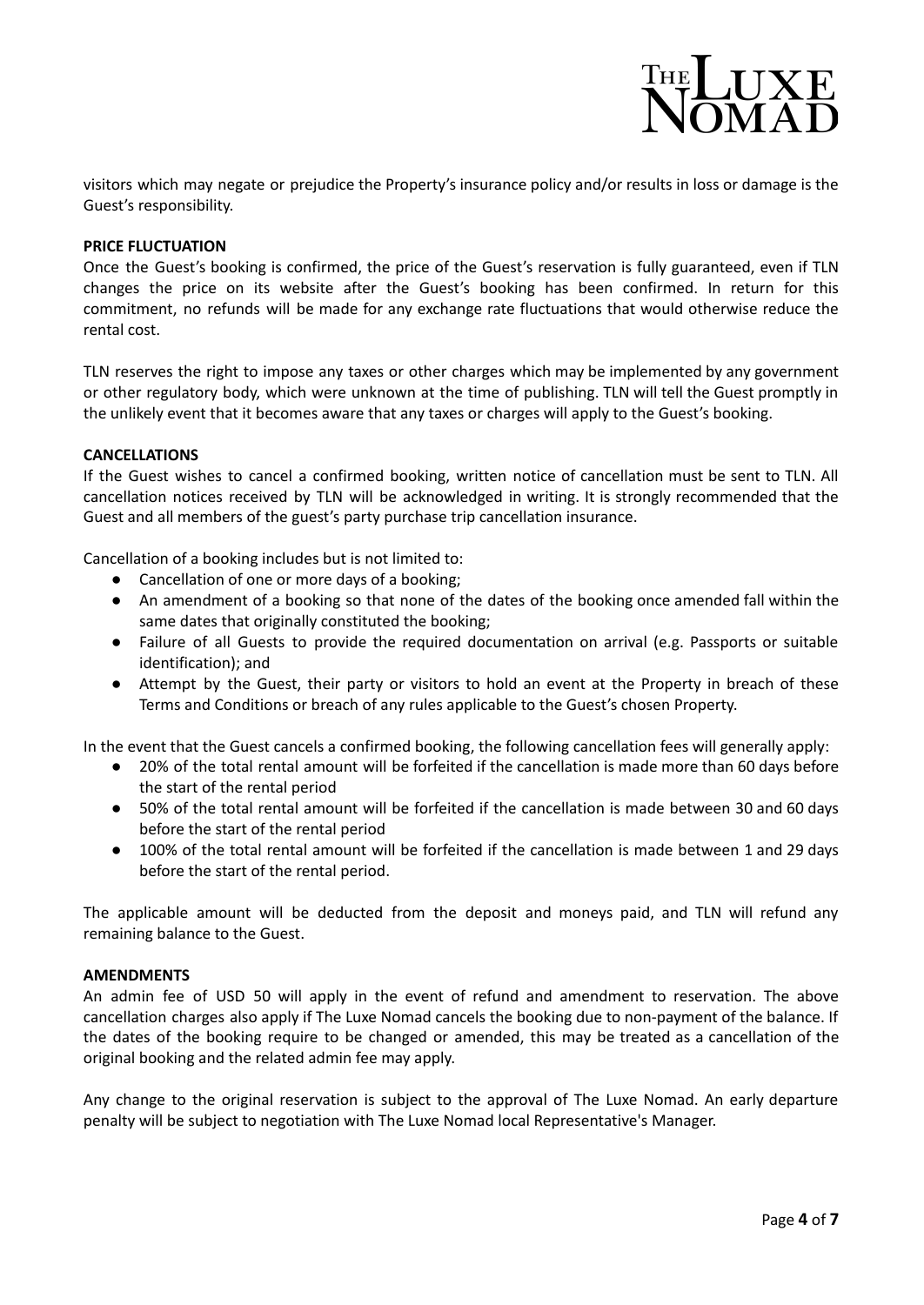

# **COVID-19 CANCELLATION POLICY (Updated as of July 2021)**

In the event where your trip is disrupted due to COVID-19, the below terms and conditions apply:

Should you wish to cancel your booking, we will supply you with the necessary paperwork to file a claim with your travel insurance. If you are not covered by travel insurance, please refer to the policies on our managed villas below in the event your trip is disrupted.

For **existing booking before 1st of July 2021**, the existing cancellation policies apply. If the booking arrival date is more than 30 days, you are given the flexibility to postpone the booking and convert it into credit:

- for up to 18 months from initial arrival date if entire accommodation balance is fully paid
- for up to 12 months from date of cancellation if entire accommodation balance is not yet paid

## For **new bookings from 1st of July 2021 onwards**:

- Cancellations made more than 30 days before the date of arrival are eligible for a credit note for up to 12 months from your original arrival date OR a cash refund of 80%.
- Cancellations made within 30 days of the arrival date will be converted into a credit note for up to 12 months from your original arrival date – no cash refund.
- For peak season bookings: If you cancel anytime due to a COVID-related event, you will be provided with 12 months credit from the original arrival date – no cash refund.

We will refund your booking or provide a credit note based on the following conditions:

- Your country of residence issue a travel ban or a warning of 'Do not travel' (or the equivalent) to the destination booked;
- Your flight is cancelled and alternatives are not available;
- There is a government-enforced quarantine upon your return from one of our destinations.

Terms and Conditions of the COVID-19 Cancellation Policy:

- Proof will be required before confirming eligibility to this clause.
- Cash refund will be minus any fees that may be incurred for international remittance if requested.
- Credit Note allows you to rebook the same villa during the same rate period (season) within 12 months of your original arrival date. You may confirm your travel dates at a later point in time, as long as the stay is completed within 12 months of the original check-in date.
- The minimum length of stay shall also follow the period of the new dates;
- Policy for new bookings apply for selected managed villas;
- Extension of credit note validity may be requested subject to approval.

#### **COMPLAINTS**

Every attempt will be made for the Guest to have an enjoyable stay. If the Guest should have a problem during the Rental Period, please inform the Owner or Owner's Representative immediately who will endeavour to put things right. Should the Owner or Owner's Representative not address the Guest's problem satisfactorily, please contact TLN promptly. In order for the Guest's complaint to be addressed, the Guest must communicate any problem whilst on location. If no complaint is reported during the Rental Period, TLN and the Owner will assume that the Property was to the Guest's satisfaction and no complaint will be entertained.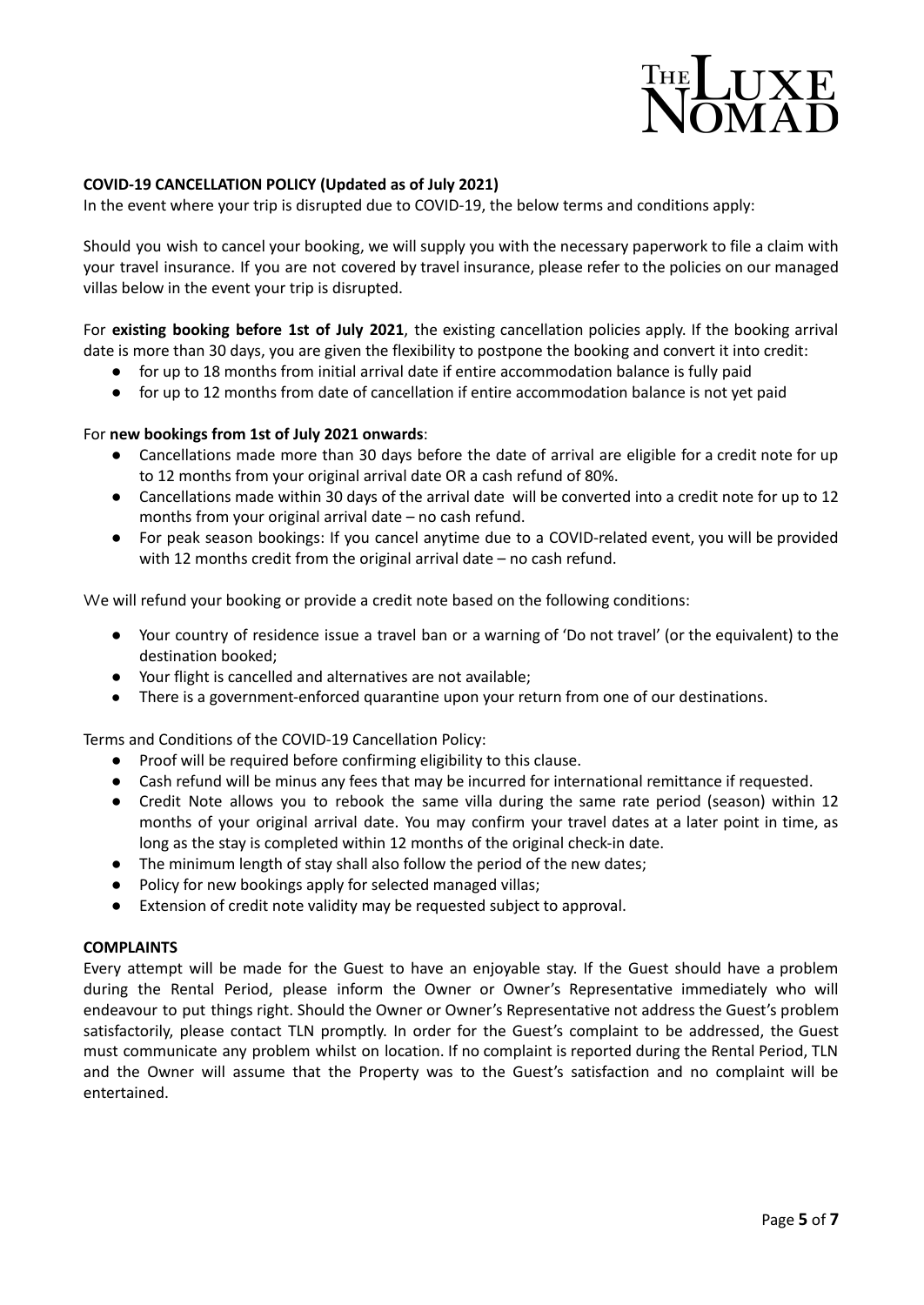

#### **PROVISIONS**

Self-catering accommodations require that the Guest supply all provisions and consumables necessary for daily living. The staff at the Property may accommodate any reasonable requests to purchase provisions on the Guest's behalf, and this will be charged to the Guest's account.

#### **TLN'S RESPONSIBILITY**

The descriptions, assessments and/or ratings of Properties and surrounding locations that TLN publishes or gives to the Guest are provided in good faith and in the belief that they are accurate based on the latest information received. However, TLN cannot be held responsible for any modifications to the Properties or inaccuracies. Where TLN publishes or refers to descriptions, assessments and/or ratings of the Property either by TLN or by third parties, these ratings are for information purposes only and TLN will not be held responsible for any reliance placed on these ratings.

#### **DISCLAIMERS**

Neither TLN, the Owner nor the Owner's Representative accepts any responsibility or liability for:

- any physical injury, sickness, death, loss, damage, inconvenience or additional expenses incurred by the Guest, their party or visitors regardless of the cause;
- any vehicle or the contents of any vehicle used, hired or engaged by the Guest or their party during the Rental Period; inability of the Guest or any member of the Guest's party to enter the location of the Property or stay at the Property for all or part of the Rental Period as a result of failure to obtain appropriate travel or visa documentation, cancellation or amendments to travel arrangements or the missing of flights or travel connections; and/or
- any delay or cancellation of the booking as a result of war, threat of war, riot or civil strife, strike, demonstration, terrorist activity (threatened or actual), natural disaster, fire, sickness, weather conditions, action at an airport or port by any government or public authority, technical problems relating to transport and airport regulations caused by technical, mechanical or electrical breakdowns, or any technical, structural, electrical, plumbing or other problems or difficulties with the Property which make it unsafe or unusable, or any other circumstances which amount to 'force majeure' or Acts of God, or other events beyond the Owner's control.

In no case will TLN, the Owner or the Owner's Representative individually or collectively be liable to make any payment or give any refund or compensation of any amount over and above the total rental amount paid.

#### **VOLCANIC DISRUPTIONS**

The geography of Indonesia is dominated by volcanoes which form part of the 'Pacific rim of fire'. Guests who travel to Bali should be aware that their arrival or departure may be delayed or prevented by airport closure or the refusal of their airline to land or take off due to ash from volcanic activity.

The following policy applies:

- If Guest's flight company cancels his and his party's flights to Bali but the airport remains open and there are other flights from Guest's destination to Bali, Guest must refer to his private insurance company or travel company for any compensation etc. The Property will follow TLN's standard cancellation policy in this case. Please refer to the terms and conditions.
- If the airport in Bali is closed and it's not possible to fly in to Bali, TLN, the Owner or the Owner's Representative will offer credit of the value of the booking, to be used anytime from that day up to six (6) months from date of scheduled arrival; the value will be applicable for the same villa and based on the season and rates.